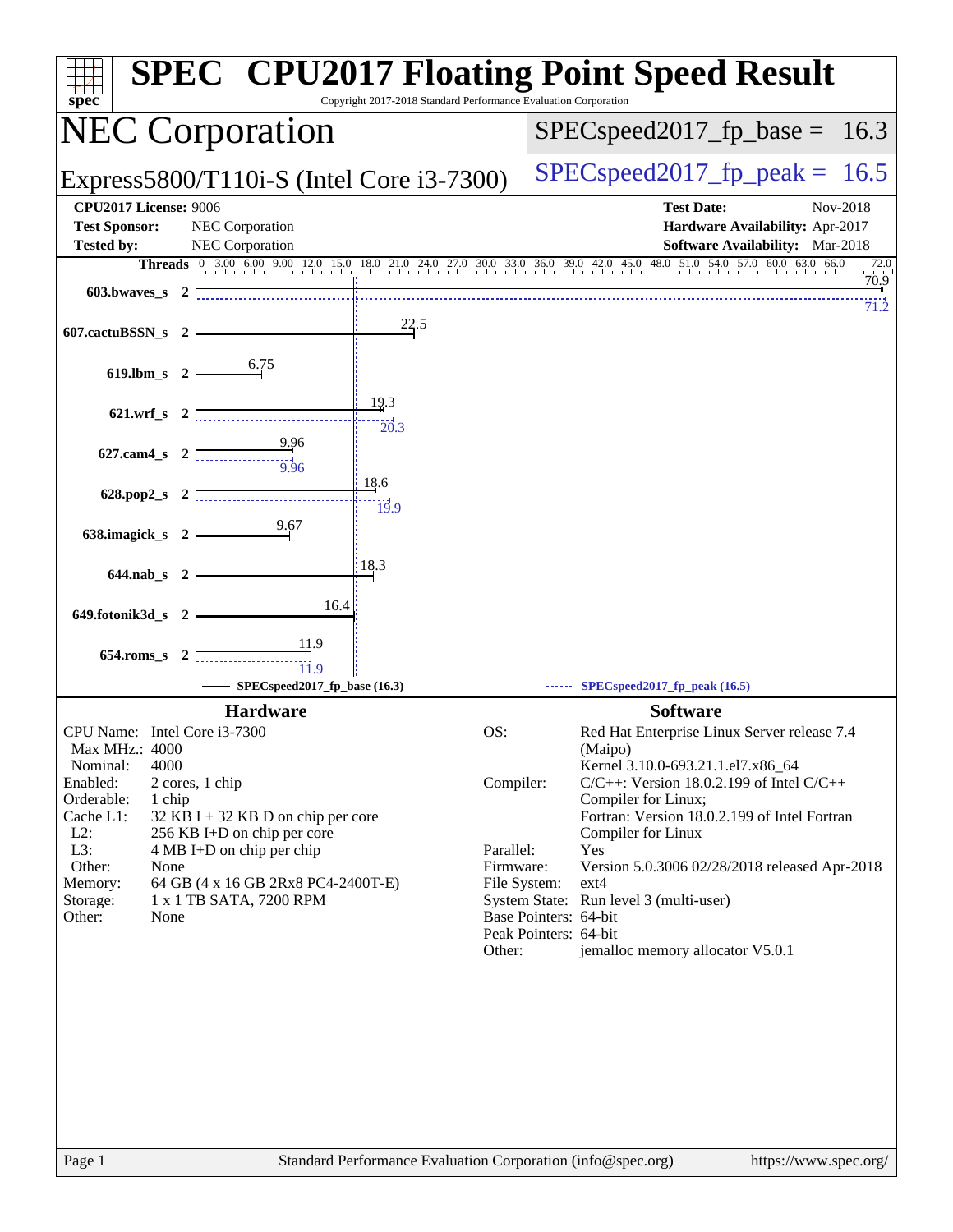### **[spec](http://www.spec.org/) [SPEC CPU2017 Floating Point Speed Result](http://www.spec.org/auto/cpu2017/Docs/result-fields.html#SPECCPU2017FloatingPointSpeedResult)** Copyright 2017-2018 Standard Performance Evaluation Corporation

## NEC Corporation

Express5800/T110i-S (Intel Core i3-7300)  $\left|$  [SPECspeed2017\\_fp\\_peak =](http://www.spec.org/auto/cpu2017/Docs/result-fields.html#SPECspeed2017fppeak) 16.5

 $SPECspeed2017_fp\_base = 16.3$ 

**[CPU2017 License:](http://www.spec.org/auto/cpu2017/Docs/result-fields.html#CPU2017License)** 9006 **[Test Date:](http://www.spec.org/auto/cpu2017/Docs/result-fields.html#TestDate)** Nov-2018 **[Test Sponsor:](http://www.spec.org/auto/cpu2017/Docs/result-fields.html#TestSponsor)** NEC Corporation **[Hardware Availability:](http://www.spec.org/auto/cpu2017/Docs/result-fields.html#HardwareAvailability)** Apr-2017

**[Tested by:](http://www.spec.org/auto/cpu2017/Docs/result-fields.html#Testedby)** NEC Corporation **[Software Availability:](http://www.spec.org/auto/cpu2017/Docs/result-fields.html#SoftwareAvailability)** Mar-2018

### **[Results Table](http://www.spec.org/auto/cpu2017/Docs/result-fields.html#ResultsTable)**

|                                   | <b>Base</b>    |                |       |                |       | <b>Peak</b>    |       |                |                |              |                |              |                |              |
|-----------------------------------|----------------|----------------|-------|----------------|-------|----------------|-------|----------------|----------------|--------------|----------------|--------------|----------------|--------------|
| <b>Benchmark</b>                  | <b>Threads</b> | <b>Seconds</b> | Ratio | <b>Seconds</b> | Ratio | <b>Seconds</b> | Ratio | <b>Threads</b> | <b>Seconds</b> | <b>Ratio</b> | <b>Seconds</b> | <b>Ratio</b> | <b>Seconds</b> | <b>Ratio</b> |
| 603.bwayes_s                      | $\overline{2}$ | 833            | 70.9  | 831            | 71.0  | 834            | 70.7  | $\bigcap$      | 829            | 71.2         | 832            | 70.9         | 828            | 71.3         |
| 607.cactuBSSN s                   | $\overline{2}$ | 742            | 22.5  | 740            | 22.5  | 740            | 22.5  | $\bigcap$      | 742            | 22.5         | 740            | 22.5         | 740            | 22.5         |
| $619.1$ bm s                      | $\overline{2}$ | 776            | 6.75  | 776            | 6.75  | 776            | 6.75  | $\bigcap$      | 776            | 6.75         | 776            | 6.75         | 776            | 6.75         |
| $621$ .wrf s                      | $\overline{2}$ | 685            | 19.3  | 694            | 19.1  | 685            | 19.3  | $\bigcap$      | 650            | 20.4         | 651            | 20.3         | 651            | 20.3         |
| $627$ .cam4 s                     | $\overline{2}$ | 891            | 9.95  | 890            | 9.96  | 890            | 9.96  | $\bigcap$      | 890            | 9.96         | 890            | 9.95         | 890            | 9.96         |
| $628.pop2_s$                      | $\overline{2}$ | 639            | 18.6  | 639            | 18.6  | 639            | 18.6  | $\overline{2}$ | 594            | 20.0         | 596            | 19.9         | 595            | <b>19.9</b>  |
| 638.imagick_s                     | $\overline{2}$ | 1492           | 9.67  | 1491           | 9.67  | 1492           | 9.67  | $\overline{2}$ | 1492           | 9.67         | 1491           | 9.67         | 1492           | 9.67         |
| $644$ .nab s                      | $\overline{2}$ | 954            | 18.3  | 954            | 18.3  | 955            | 18.3  | $\overline{2}$ | 954            | 18.3         | 954            | 18.3         | 955            | 18.3         |
| 649.fotonik3d s                   | $\overline{2}$ | 558            | 16.3  | 557            | 16.4  | 557            | 16.4  | $\overline{2}$ | 558            | 16.3         | 557            | 16.4         | 557            | 16.4         |
| $654$ .roms_s                     | $\overline{2}$ | 1327           | 11.9  | 1326           | 11.9  | 1328           | 11.9  | $\overline{2}$ | 1325           | <b>11.9</b>  | 1325           | 11.9         | 1325           | 11.9         |
| $SPECspeed2017$ fp base =<br>16.3 |                |                |       |                |       |                |       |                |                |              |                |              |                |              |

**[SPECspeed2017\\_fp\\_peak =](http://www.spec.org/auto/cpu2017/Docs/result-fields.html#SPECspeed2017fppeak) 16.5**

Results appear in the [order in which they were run.](http://www.spec.org/auto/cpu2017/Docs/result-fields.html#RunOrder) Bold underlined text [indicates a median measurement](http://www.spec.org/auto/cpu2017/Docs/result-fields.html#Median).

### **[Operating System Notes](http://www.spec.org/auto/cpu2017/Docs/result-fields.html#OperatingSystemNotes)**

Stack size set to unlimited using "ulimit -s unlimited"

### **[General Notes](http://www.spec.org/auto/cpu2017/Docs/result-fields.html#GeneralNotes)**

Environment variables set by runcpu before the start of the run: KMP\_AFFINITY = "granularity=fine,compact" LD\_LIBRARY\_PATH = "/home/cpu2017/lib/ia32:/home/cpu2017/lib/intel64:/home/cpu2017/je5.0.1-32:/home/cpu2017/je5.0.1-64" OMP\_STACKSIZE = "192M"

 Binaries compiled on a system with 1x Intel Core i7-6700K CPU + 32GB RAM memory using Redhat Enterprise Linux 7.5 Transparent Huge Pages enabled by default Prior to runcpu invocation Filesystem page cache synced and cleared with: sync; echo 3 > /proc/sys/vm/drop\_caches

 Yes: The test sponsor attests, as of date of publication, that CVE-2017-5754 (Meltdown) is mitigated in the system as tested and documented. Yes: The test sponsor attests, as of date of publication, that CVE-2017-5753 (Spectre variant 1) is mitigated in the system as tested and documented. Yes: The test sponsor attests, as of date of publication, that CVE-2017-5715 (Spectre variant 2) is mitigated in the system as tested and documented.

 jemalloc, a general purpose malloc implementation built with the RedHat Enterprise 7.5, and the system compiler gcc 4.8.5 sources available from jemalloc.net or <https://github.com/jemalloc/jemalloc/releases>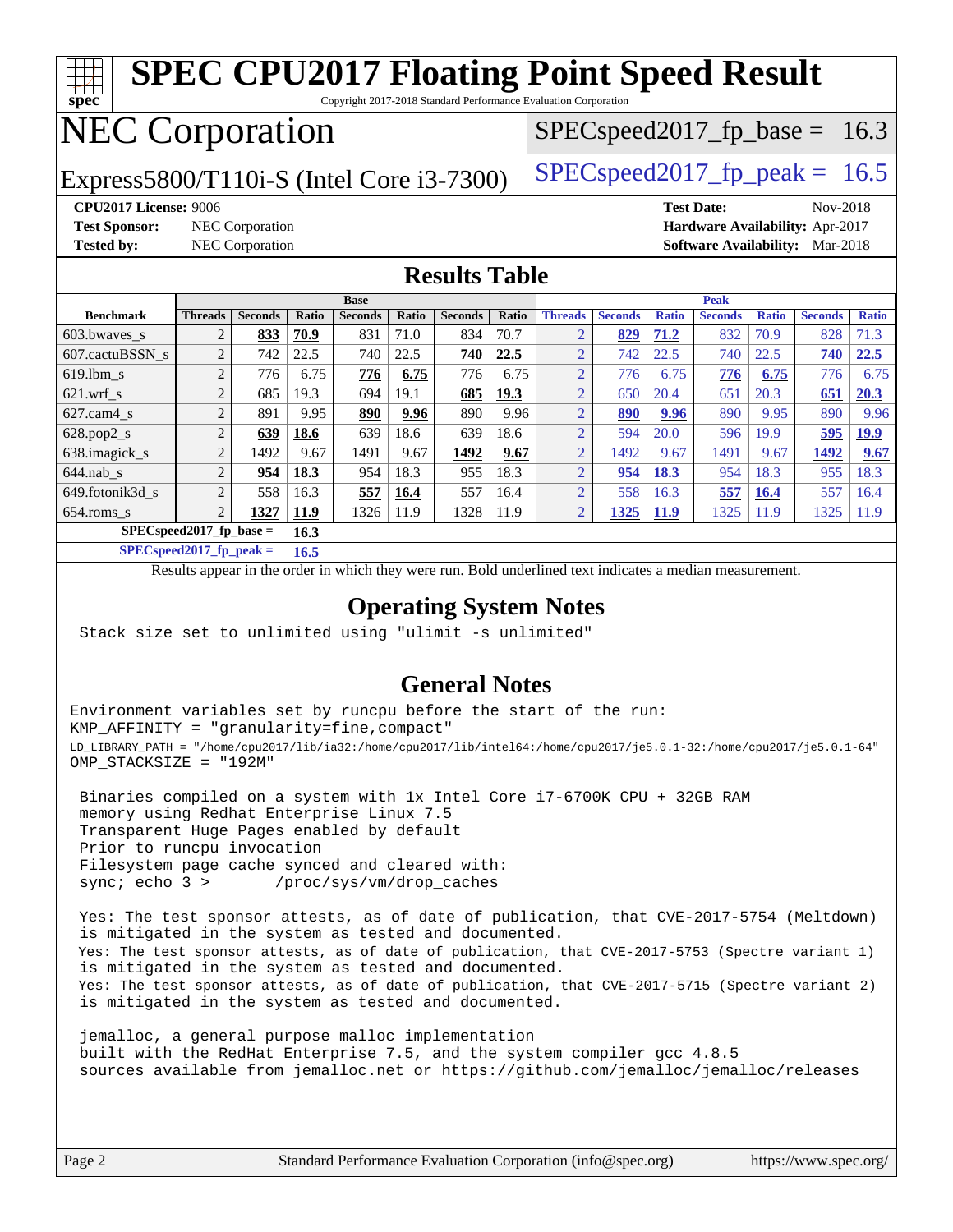| spec                                                                                                                                                                                                                                                                                                                                                                                                                   | Copyright 2017-2018 Standard Performance Evaluation Corporation                                                                                                                                                               | <b>SPEC CPU2017 Floating Point Speed Result</b>                                                                                                             |  |  |  |  |
|------------------------------------------------------------------------------------------------------------------------------------------------------------------------------------------------------------------------------------------------------------------------------------------------------------------------------------------------------------------------------------------------------------------------|-------------------------------------------------------------------------------------------------------------------------------------------------------------------------------------------------------------------------------|-------------------------------------------------------------------------------------------------------------------------------------------------------------|--|--|--|--|
| <b>NEC Corporation</b>                                                                                                                                                                                                                                                                                                                                                                                                 |                                                                                                                                                                                                                               | $SPEC speed2017_f p\_base = 16.3$                                                                                                                           |  |  |  |  |
| Express5800/T110i-S (Intel Core i3-7300)                                                                                                                                                                                                                                                                                                                                                                               |                                                                                                                                                                                                                               | $SPEC speed2017fp peak = 16.5$                                                                                                                              |  |  |  |  |
| <b>CPU2017 License: 9006</b><br><b>Test Sponsor:</b><br>NEC Corporation<br><b>Tested by:</b><br>NEC Corporation                                                                                                                                                                                                                                                                                                        |                                                                                                                                                                                                                               | <b>Test Date:</b><br>Nov-2018<br>Hardware Availability: Apr-2017<br>Software Availability: Mar-2018                                                         |  |  |  |  |
| <b>Platform Notes</b>                                                                                                                                                                                                                                                                                                                                                                                                  |                                                                                                                                                                                                                               |                                                                                                                                                             |  |  |  |  |
| BIOS Settings:<br>Power Management Policy: Custom<br>Energy Performance: Performance<br>Hyper-Threading: Disabled<br>Sysinfo program /home/cpu2017/bin/sysinfo<br>Rev: r5974 of 2018-05-19 9bcde8f2999c33d61f64985e45859ea9<br>running on t110is Thu Nov 15 09:30:31 2018<br>SUT (System Under Test) info as seen by some common utilities.<br>For more information on this section, see                               |                                                                                                                                                                                                                               |                                                                                                                                                             |  |  |  |  |
| https://www.spec.org/cpu2017/Docs/config.html#sysinfo<br>From /proc/cpuinfo<br>model name : Intel(R) Core(TM) i3-7300 CPU @ 4.00GHz<br>"physical id"s (chips)<br>$\mathbf{1}$<br>2 "processors"<br>cpu cores : 2<br>siblings : 2<br>physical 0: cores 0 1                                                                                                                                                              |                                                                                                                                                                                                                               | cores, siblings (Caution: counting these is hw and system dependent. The following<br>excerpts from /proc/cpuinfo might not be reliable. Use with caution.) |  |  |  |  |
| From 1scpu:<br>Architecture:<br>$CPU$ op-mode( $s$ ):<br>Byte Order:<br>CPU(s):<br>On-line CPU(s) list:<br>Thread(s) per core:<br>Core(s) per socket:<br>Socket(s):<br>NUMA $node(s)$ :<br>Vendor ID:<br>CPU family:<br>Model:<br>Model name:<br>Stepping:<br>CPU MHz:<br>$CPU$ max $MHz:$<br>CPU min MHz:<br>BogoMIPS:<br>Virtualization:<br>Lld cache:<br>Lli cache:<br>L2 cache:<br>L3 cache:<br>NUMA node0 CPU(s): | x86 64<br>$32$ -bit, $64$ -bit<br>Little Endian<br>2<br>0,1<br>1<br>2<br>1<br>$\mathbf{1}$<br>GenuineIntel<br>6<br>158<br>9<br>3816.562<br>4000.0000<br>800.0000<br>8016.00<br>$VT - x$<br>32K<br>32K<br>256K<br>4096K<br>0,1 | $Intel(R) Core(TM) i3-7300 CPU @ 4.00GHz$                                                                                                                   |  |  |  |  |
| (Continued on next page)                                                                                                                                                                                                                                                                                                                                                                                               |                                                                                                                                                                                                                               |                                                                                                                                                             |  |  |  |  |
| Page 3                                                                                                                                                                                                                                                                                                                                                                                                                 | Standard Performance Evaluation Corporation (info@spec.org)                                                                                                                                                                   | https://www.spec.org/                                                                                                                                       |  |  |  |  |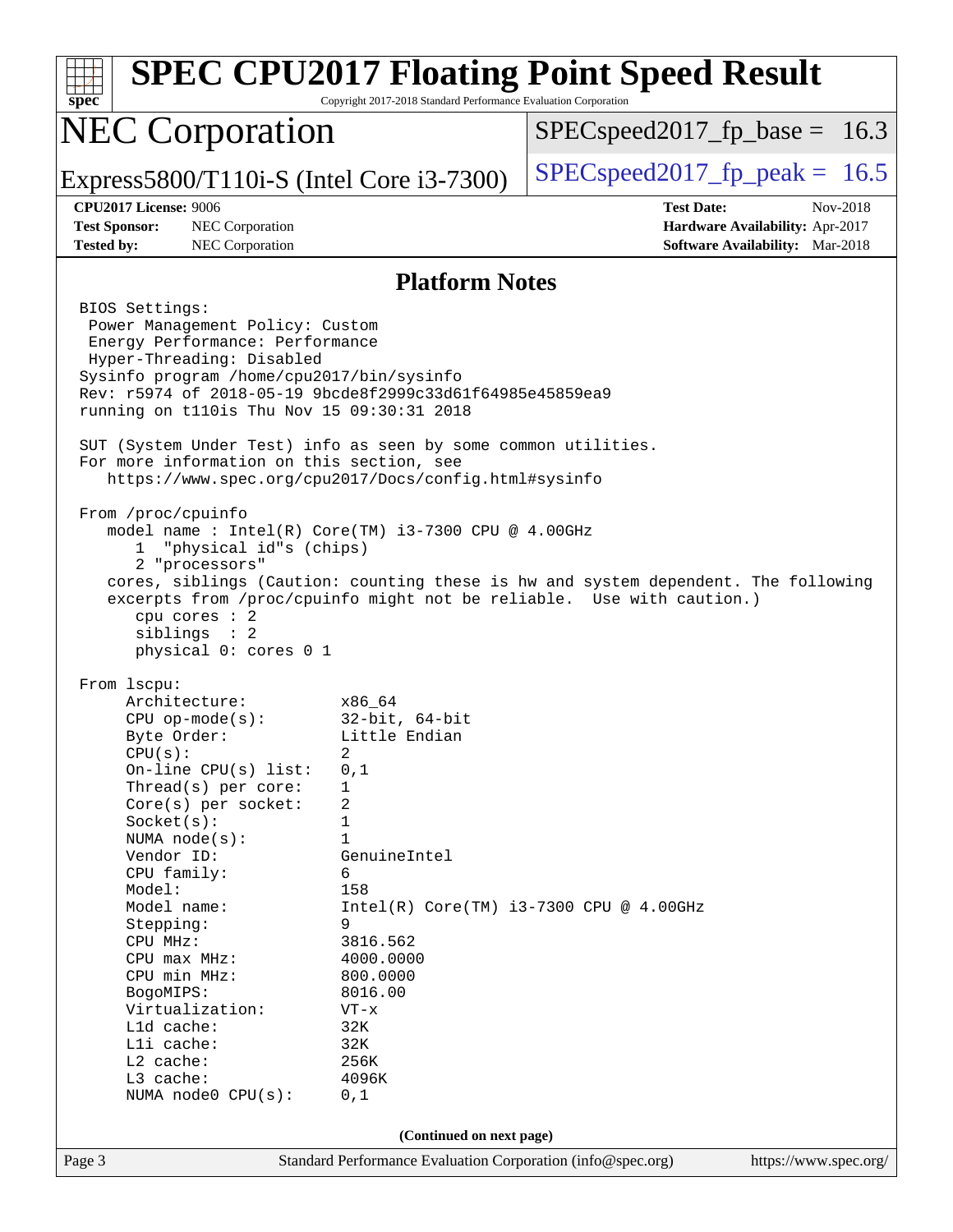| <b>SPEC CPU2017 Floating Point Speed Result</b><br>Copyright 2017-2018 Standard Performance Evaluation Corporation<br>$spec^*$                                                                                                                                                                                                                                                                                                                                                                                                                                                                                                                                                                                                                                                                                                                                                                                                                                                                                                                                                                                                                                                                                                                                                                                                                                                                                                                            |                                                                                                     |
|-----------------------------------------------------------------------------------------------------------------------------------------------------------------------------------------------------------------------------------------------------------------------------------------------------------------------------------------------------------------------------------------------------------------------------------------------------------------------------------------------------------------------------------------------------------------------------------------------------------------------------------------------------------------------------------------------------------------------------------------------------------------------------------------------------------------------------------------------------------------------------------------------------------------------------------------------------------------------------------------------------------------------------------------------------------------------------------------------------------------------------------------------------------------------------------------------------------------------------------------------------------------------------------------------------------------------------------------------------------------------------------------------------------------------------------------------------------|-----------------------------------------------------------------------------------------------------|
| <b>NEC Corporation</b>                                                                                                                                                                                                                                                                                                                                                                                                                                                                                                                                                                                                                                                                                                                                                                                                                                                                                                                                                                                                                                                                                                                                                                                                                                                                                                                                                                                                                                    | $SPEC speed2017_f p\_base = 16.3$                                                                   |
| Express5800/T110i-S (Intel Core i3-7300)                                                                                                                                                                                                                                                                                                                                                                                                                                                                                                                                                                                                                                                                                                                                                                                                                                                                                                                                                                                                                                                                                                                                                                                                                                                                                                                                                                                                                  | $SPEC speed2017_fp\_peak = 16.5$                                                                    |
| <b>CPU2017 License: 9006</b><br><b>Test Sponsor:</b><br>NEC Corporation<br><b>Tested by:</b><br>NEC Corporation                                                                                                                                                                                                                                                                                                                                                                                                                                                                                                                                                                                                                                                                                                                                                                                                                                                                                                                                                                                                                                                                                                                                                                                                                                                                                                                                           | <b>Test Date:</b><br>Nov-2018<br>Hardware Availability: Apr-2017<br>Software Availability: Mar-2018 |
| <b>Platform Notes (Continued)</b>                                                                                                                                                                                                                                                                                                                                                                                                                                                                                                                                                                                                                                                                                                                                                                                                                                                                                                                                                                                                                                                                                                                                                                                                                                                                                                                                                                                                                         |                                                                                                     |
| Flags:<br>pat pse36 clflush dts acpi mmx fxsr sse sse2 ss ht tm pbe syscall nx pdpelgb rdtscp<br>lm constant_tsc art arch_perfmon pebs bts rep_good nopl xtopology nonstop_tsc<br>aperfmperf eagerfpu pni pclmulqdq dtes64 monitor ds_cpl vmx est tm2 ssse3 fma cx16<br>xtpr pdcm pcid sse4_1 sse4_2 x2apic movbe popcnt tsc_deadline_timer aes xsave avx<br>f16c rdrand lahf_lm abm 3dnowprefetch epb invpcid_single intel_pt spec_ctrl<br>ibpb_support tpr_shadow vnmi flexpriority ept vpid fsgsbase tsc_adjust bmil avx2<br>smep bmi2 erms invpcid mpx rdseed adx smap clflushopt xsaveopt xsavec xgetbv1 dtherm<br>arat pln pts hwp hwp_notify hwp_act_window hwp_epp<br>/proc/cpuinfo cache data<br>cache size : 4096 KB<br>From numactl --hardware WARNING: a numactl 'node' might or might not correspond to a<br>physical chip.<br>available: 1 nodes (0)<br>node 0 cpus: 0 1<br>node 0 size: 65474 MB<br>node 0 free: 63626 MB<br>node distances:<br>node<br>0<br>0:<br>10<br>From /proc/meminfo<br>MemTotal:<br>65915360 kB<br>HugePages_Total:<br>0<br>2048 kB<br>Hugepagesize:<br>From /etc/*release* /etc/*version*<br>os-release:<br>NAME="Red Hat Enterprise Linux Server"<br>VERSION="7.4 (Maipo)"<br>$ID="rhe1"$<br>ID_LIKE="fedora"<br>VARIANT="Server"<br>VARIANT ID="server"<br>VERSION_ID="7.4"<br>PRETTY_NAME="Red Hat Enterprise Linux Server 7.4 (Maipo)"<br>redhat-release: Red Hat Enterprise Linux Server release 7.4 (Maipo) | fpu vme de pse tsc msr pae mce cx8 apic sep mtrr pge mca cmov                                       |
| system-release: Red Hat Enterprise Linux Server release 7.4 (Maipo)<br>system-release-cpe: cpe:/o:redhat:enterprise_linux:7.4:ga:server                                                                                                                                                                                                                                                                                                                                                                                                                                                                                                                                                                                                                                                                                                                                                                                                                                                                                                                                                                                                                                                                                                                                                                                                                                                                                                                   |                                                                                                     |
| uname $-a$ :<br>Linux t110is 3.10.0-693.21.1.el7.x86_64 #1 SMP Fri Feb 23 18:54:16 UTC 2018 x86_64<br>x86_64 x86_64 GNU/Linux                                                                                                                                                                                                                                                                                                                                                                                                                                                                                                                                                                                                                                                                                                                                                                                                                                                                                                                                                                                                                                                                                                                                                                                                                                                                                                                             |                                                                                                     |
| Kernel self-reported vulnerability status:                                                                                                                                                                                                                                                                                                                                                                                                                                                                                                                                                                                                                                                                                                                                                                                                                                                                                                                                                                                                                                                                                                                                                                                                                                                                                                                                                                                                                |                                                                                                     |
| (Continued on next page)                                                                                                                                                                                                                                                                                                                                                                                                                                                                                                                                                                                                                                                                                                                                                                                                                                                                                                                                                                                                                                                                                                                                                                                                                                                                                                                                                                                                                                  |                                                                                                     |
| Page 4<br>Standard Performance Evaluation Corporation (info@spec.org)                                                                                                                                                                                                                                                                                                                                                                                                                                                                                                                                                                                                                                                                                                                                                                                                                                                                                                                                                                                                                                                                                                                                                                                                                                                                                                                                                                                     | https://www.spec.org/                                                                               |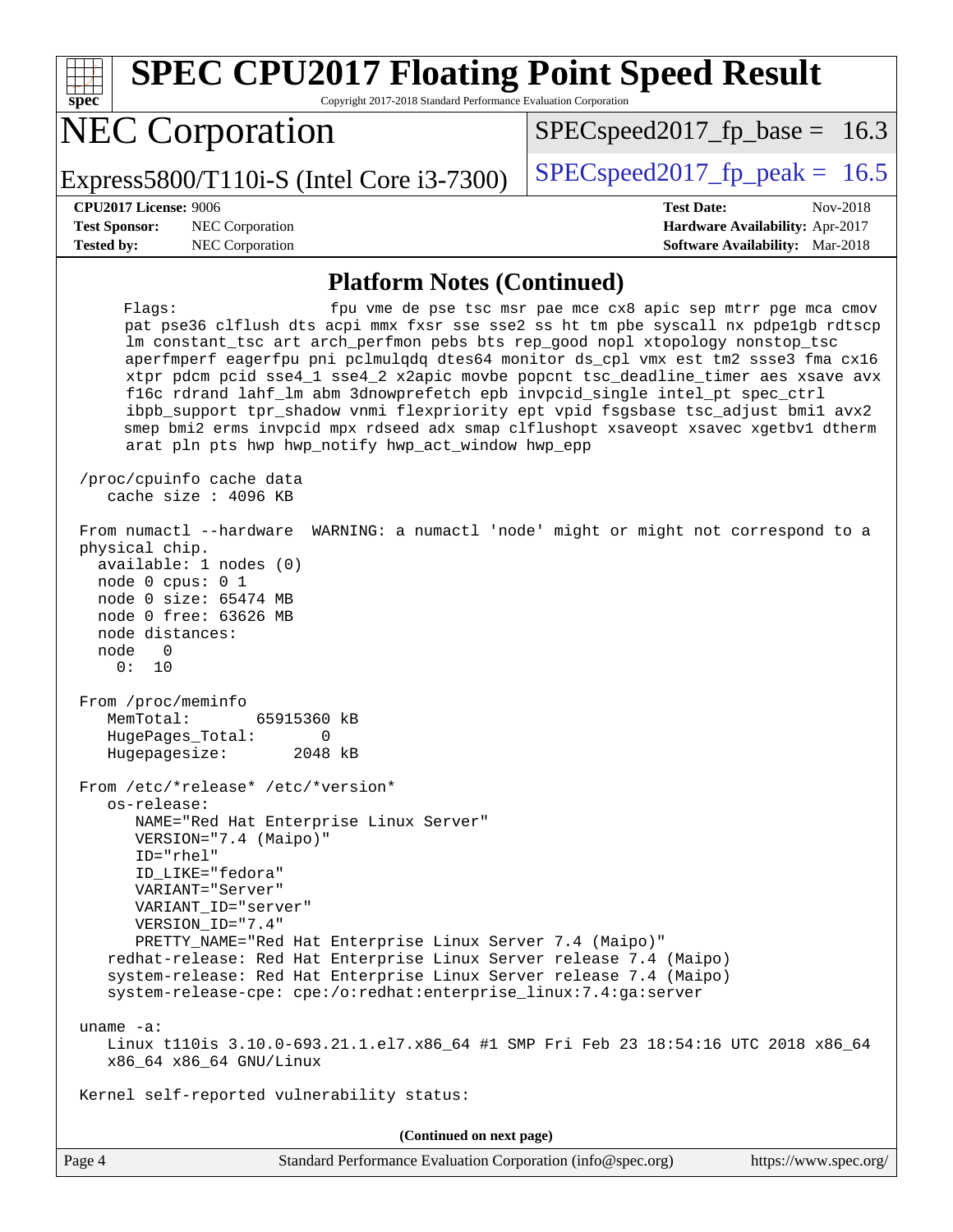

Copyright 2017-2018 Standard Performance Evaluation Corporation

### NEC Corporation

 $SPECspeed2017_fp\_base = 16.3$ 

Express5800/T110i-S (Intel Core i3-7300)  $\vert$  [SPECspeed2017\\_fp\\_peak =](http://www.spec.org/auto/cpu2017/Docs/result-fields.html#SPECspeed2017fppeak) 16.5

**[Test Sponsor:](http://www.spec.org/auto/cpu2017/Docs/result-fields.html#TestSponsor)** NEC Corporation **[Hardware Availability:](http://www.spec.org/auto/cpu2017/Docs/result-fields.html#HardwareAvailability)** Apr-2017 **[Tested by:](http://www.spec.org/auto/cpu2017/Docs/result-fields.html#Testedby)** NEC Corporation **[Software Availability:](http://www.spec.org/auto/cpu2017/Docs/result-fields.html#SoftwareAvailability)** Mar-2018

**[CPU2017 License:](http://www.spec.org/auto/cpu2017/Docs/result-fields.html#CPU2017License)** 9006 **[Test Date:](http://www.spec.org/auto/cpu2017/Docs/result-fields.html#TestDate)** Nov-2018

### **[Platform Notes \(Continued\)](http://www.spec.org/auto/cpu2017/Docs/result-fields.html#PlatformNotes)**

 CVE-2017-5754 (Meltdown): Mitigation: PTI CVE-2017-5753 (Spectre variant 1): Mitigation: Load fences CVE-2017-5715 (Spectre variant 2): Mitigation: IBRS (kernel)

run-level 3 Nov 15 09:24

 SPEC is set to: /home/cpu2017 Filesystem Type Size Used Avail Use% Mounted on /dev/sda3 ext4 909G 119G 744G 14% /

 Additional information from dmidecode follows. WARNING: Use caution when you interpret this section. The 'dmidecode' program reads system data which is "intended to allow hardware to be accurately determined", but the intent may not be met, as there are frequent changes to hardware, firmware, and the "DMTF SMBIOS" standard.

 BIOS American Megatrends Inc. 5.0.3006 02/28/2018 Memory:

4x Micron 18ASF2G72AZ-2G3B1 16 GB 2 rank 2400

(End of data from sysinfo program)

### **[Compiler Version Notes](http://www.spec.org/auto/cpu2017/Docs/result-fields.html#CompilerVersionNotes)**

| 619.1bm_s(base) 638.imagick_s(base, peak) 644.nab_s(base, peak)<br>CC                                                      |  |  |  |  |  |
|----------------------------------------------------------------------------------------------------------------------------|--|--|--|--|--|
|                                                                                                                            |  |  |  |  |  |
| icc (ICC) 18.0.2 20180210<br>Copyright (C) 1985-2018 Intel Corporation. All rights reserved.                               |  |  |  |  |  |
|                                                                                                                            |  |  |  |  |  |
| $CC$ 619.1bm $s$ (peak)                                                                                                    |  |  |  |  |  |
| icc (ICC) 18.0.2 20180210<br>Copyright (C) 1985-2018 Intel Corporation. All rights reserved.                               |  |  |  |  |  |
| FC 607.cactuBSSN s(base, peak)                                                                                             |  |  |  |  |  |
| icpc (ICC) 18.0.2 20180210<br>Copyright (C) 1985-2018 Intel Corporation. All rights reserved.<br>icc (ICC) 18.0.2 20180210 |  |  |  |  |  |
| Copyright (C) 1985-2018 Intel Corporation. All rights reserved.<br>ifort (IFORT) 18.0.2 20180210                           |  |  |  |  |  |
| Copyright (C) 1985-2018 Intel Corporation. All rights reserved.                                                            |  |  |  |  |  |
| (Continued on next page)                                                                                                   |  |  |  |  |  |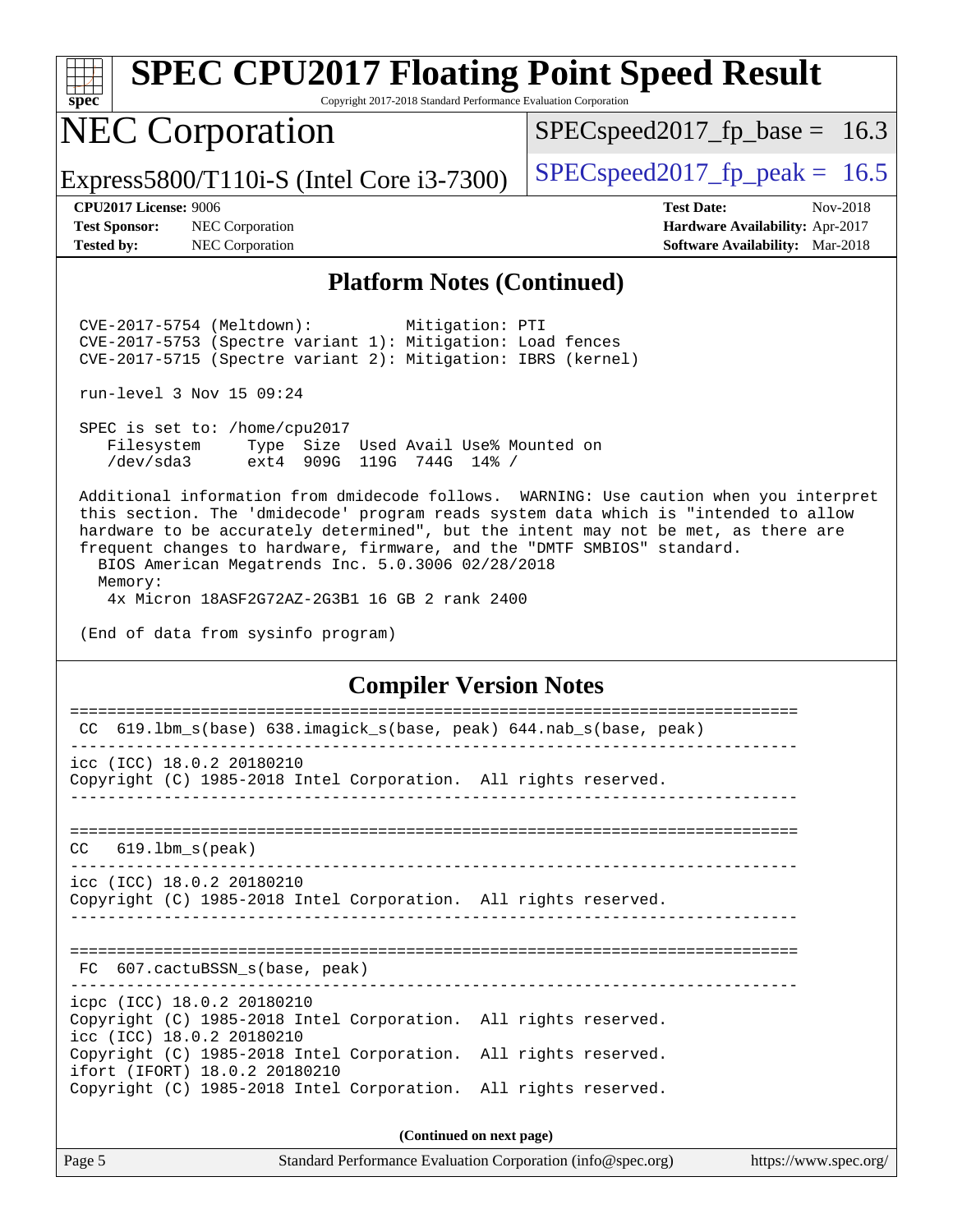| <b>SPEC CPU2017 Floating Point Speed Result</b><br>Copyright 2017-2018 Standard Performance Evaluation Corporation<br>$spec^*$                                                                   |                                                                                                            |
|--------------------------------------------------------------------------------------------------------------------------------------------------------------------------------------------------|------------------------------------------------------------------------------------------------------------|
| <b>NEC Corporation</b>                                                                                                                                                                           | $SPEC speed2017_fp\_base =$<br>16.3                                                                        |
| Express5800/T110i-S (Intel Core i3-7300)                                                                                                                                                         | $SPEC speed2017_fp\_peak = 16.5$                                                                           |
| <b>CPU2017 License: 9006</b><br><b>Test Sponsor:</b><br>NEC Corporation<br>NEC Corporation<br><b>Tested by:</b>                                                                                  | <b>Test Date:</b><br>Nov-2018<br><b>Hardware Availability: Apr-2017</b><br>Software Availability: Mar-2018 |
| <b>Compiler Version Notes (Continued)</b>                                                                                                                                                        |                                                                                                            |
| FC 603.bwaves_s(base) 649.fotonik3d_s(base) 654.roms_s(base, peak)                                                                                                                               |                                                                                                            |
| ifort (IFORT) 18.0.2 20180210<br>Copyright (C) 1985-2018 Intel Corporation. All rights reserved.                                                                                                 |                                                                                                            |
| 603.bwaves_s(peak) 649.fotonik3d_s(peak)<br>FC.                                                                                                                                                  |                                                                                                            |
| ifort (IFORT) 18.0.2 20180210<br>Copyright (C) 1985-2018 Intel Corporation. All rights reserved.                                                                                                 |                                                                                                            |
| CC 621.wrf_s(base) 627.cam4_s(base, peak) 628.pop2_s(base)                                                                                                                                       |                                                                                                            |
| ifort (IFORT) 18.0.2 20180210<br>Copyright (C) 1985-2018 Intel Corporation. All rights reserved.<br>icc (ICC) 18.0.2 20180210<br>Copyright (C) 1985-2018 Intel Corporation. All rights reserved. |                                                                                                            |
| 621.wrf_s(peak) 628.pop2_s(peak)                                                                                                                                                                 |                                                                                                            |
| ifort (IFORT) 18.0.2 20180210<br>Copyright (C) 1985-2018 Intel Corporation. All rights reserved.<br>icc (ICC) 18.0.2 20180210                                                                    |                                                                                                            |
| Copyright (C) 1985-2018 Intel Corporation. All rights reserved.                                                                                                                                  |                                                                                                            |
| <b>Base Compiler Invocation</b>                                                                                                                                                                  |                                                                                                            |
| C benchmarks:<br>$\text{icc -m64 -std=c11}$                                                                                                                                                      |                                                                                                            |
| Fortran benchmarks:<br>ifort -m64                                                                                                                                                                |                                                                                                            |
| Benchmarks using both Fortran and C:<br>ifort -m64 icc -m64 -std=c11                                                                                                                             |                                                                                                            |

**(Continued on next page)**

Page 6 Standard Performance Evaluation Corporation [\(info@spec.org\)](mailto:info@spec.org) <https://www.spec.org/>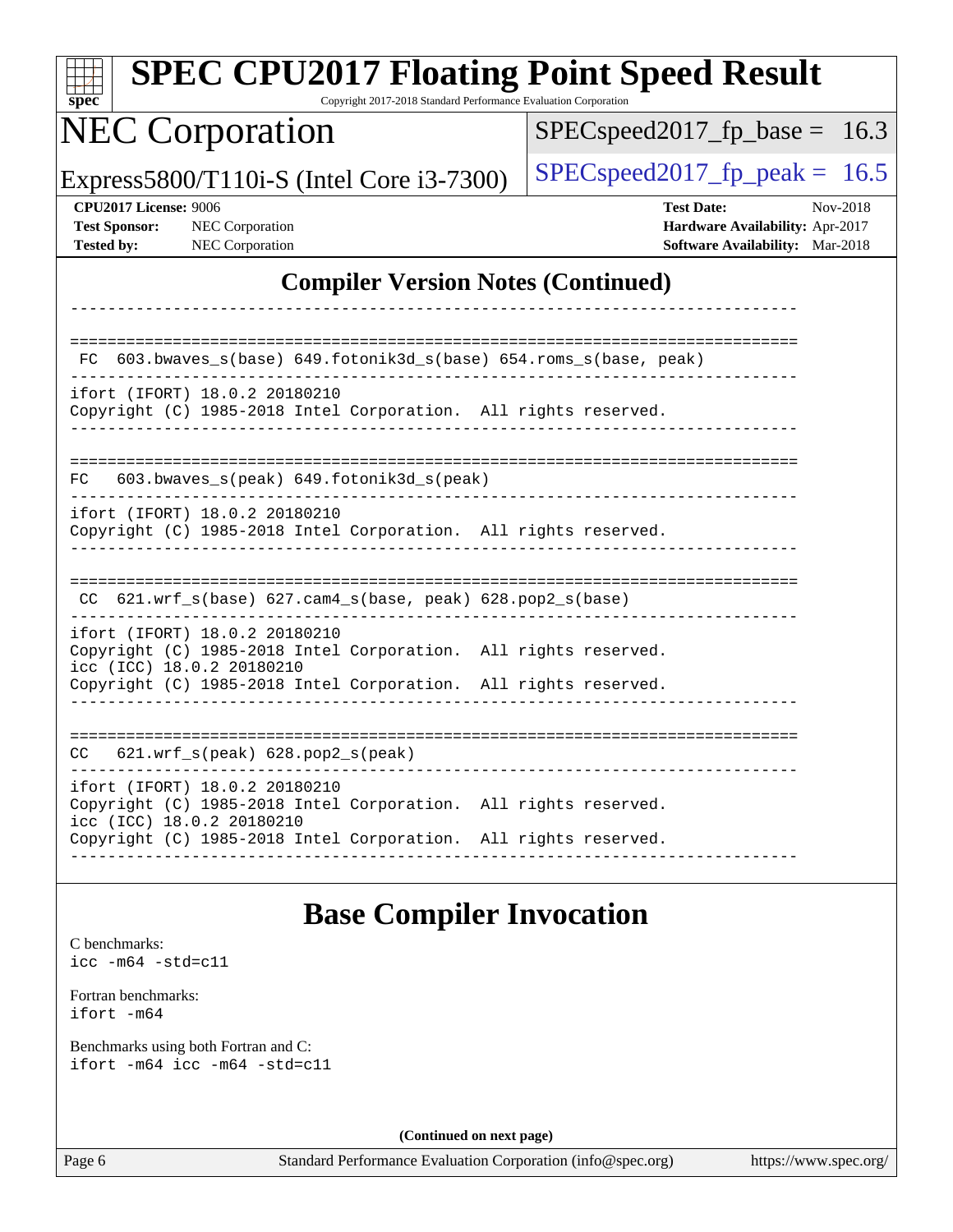

Copyright 2017-2018 Standard Performance Evaluation Corporation

### NEC Corporation

 $SPECspeed2017<sub>fp</sub> base = 16.3$ 

Express5800/T110i-S (Intel Core i3-7300)  $\left|$  [SPECspeed2017\\_fp\\_peak =](http://www.spec.org/auto/cpu2017/Docs/result-fields.html#SPECspeed2017fppeak) 16.5

**[Test Sponsor:](http://www.spec.org/auto/cpu2017/Docs/result-fields.html#TestSponsor)** NEC Corporation **[Hardware Availability:](http://www.spec.org/auto/cpu2017/Docs/result-fields.html#HardwareAvailability)** Apr-2017 **[Tested by:](http://www.spec.org/auto/cpu2017/Docs/result-fields.html#Testedby)** NEC Corporation **[Software Availability:](http://www.spec.org/auto/cpu2017/Docs/result-fields.html#SoftwareAvailability)** Mar-2018

**[CPU2017 License:](http://www.spec.org/auto/cpu2017/Docs/result-fields.html#CPU2017License)** 9006 **[Test Date:](http://www.spec.org/auto/cpu2017/Docs/result-fields.html#TestDate)** Nov-2018

### **[Base Compiler Invocation \(Continued\)](http://www.spec.org/auto/cpu2017/Docs/result-fields.html#BaseCompilerInvocation)**

[Benchmarks using Fortran, C, and C++:](http://www.spec.org/auto/cpu2017/Docs/result-fields.html#BenchmarksusingFortranCandCXX) [icpc -m64](http://www.spec.org/cpu2017/results/res2018q4/cpu2017-20181126-09853.flags.html#user_CC_CXX_FCbase_intel_icpc_64bit_4ecb2543ae3f1412ef961e0650ca070fec7b7afdcd6ed48761b84423119d1bf6bdf5cad15b44d48e7256388bc77273b966e5eb805aefd121eb22e9299b2ec9d9) [icc -m64 -std=c11](http://www.spec.org/cpu2017/results/res2018q4/cpu2017-20181126-09853.flags.html#user_CC_CXX_FCbase_intel_icc_64bit_c11_33ee0cdaae7deeeab2a9725423ba97205ce30f63b9926c2519791662299b76a0318f32ddfffdc46587804de3178b4f9328c46fa7c2b0cd779d7a61945c91cd35) [ifort -m64](http://www.spec.org/cpu2017/results/res2018q4/cpu2017-20181126-09853.flags.html#user_CC_CXX_FCbase_intel_ifort_64bit_24f2bb282fbaeffd6157abe4f878425411749daecae9a33200eee2bee2fe76f3b89351d69a8130dd5949958ce389cf37ff59a95e7a40d588e8d3a57e0c3fd751)

### **[Base Portability Flags](http://www.spec.org/auto/cpu2017/Docs/result-fields.html#BasePortabilityFlags)**

 603.bwaves\_s: [-DSPEC\\_LP64](http://www.spec.org/cpu2017/results/res2018q4/cpu2017-20181126-09853.flags.html#suite_basePORTABILITY603_bwaves_s_DSPEC_LP64) 607.cactuBSSN\_s: [-DSPEC\\_LP64](http://www.spec.org/cpu2017/results/res2018q4/cpu2017-20181126-09853.flags.html#suite_basePORTABILITY607_cactuBSSN_s_DSPEC_LP64) 619.lbm\_s: [-DSPEC\\_LP64](http://www.spec.org/cpu2017/results/res2018q4/cpu2017-20181126-09853.flags.html#suite_basePORTABILITY619_lbm_s_DSPEC_LP64) 621.wrf\_s: [-DSPEC\\_LP64](http://www.spec.org/cpu2017/results/res2018q4/cpu2017-20181126-09853.flags.html#suite_basePORTABILITY621_wrf_s_DSPEC_LP64) [-DSPEC\\_CASE\\_FLAG](http://www.spec.org/cpu2017/results/res2018q4/cpu2017-20181126-09853.flags.html#b621.wrf_s_baseCPORTABILITY_DSPEC_CASE_FLAG) [-convert big\\_endian](http://www.spec.org/cpu2017/results/res2018q4/cpu2017-20181126-09853.flags.html#user_baseFPORTABILITY621_wrf_s_convert_big_endian_c3194028bc08c63ac5d04de18c48ce6d347e4e562e8892b8bdbdc0214820426deb8554edfa529a3fb25a586e65a3d812c835984020483e7e73212c4d31a38223) 627.cam4\_s: [-DSPEC\\_LP64](http://www.spec.org/cpu2017/results/res2018q4/cpu2017-20181126-09853.flags.html#suite_basePORTABILITY627_cam4_s_DSPEC_LP64) [-DSPEC\\_CASE\\_FLAG](http://www.spec.org/cpu2017/results/res2018q4/cpu2017-20181126-09853.flags.html#b627.cam4_s_baseCPORTABILITY_DSPEC_CASE_FLAG) 628.pop2\_s: [-DSPEC\\_LP64](http://www.spec.org/cpu2017/results/res2018q4/cpu2017-20181126-09853.flags.html#suite_basePORTABILITY628_pop2_s_DSPEC_LP64) [-DSPEC\\_CASE\\_FLAG](http://www.spec.org/cpu2017/results/res2018q4/cpu2017-20181126-09853.flags.html#b628.pop2_s_baseCPORTABILITY_DSPEC_CASE_FLAG) [-convert big\\_endian](http://www.spec.org/cpu2017/results/res2018q4/cpu2017-20181126-09853.flags.html#user_baseFPORTABILITY628_pop2_s_convert_big_endian_c3194028bc08c63ac5d04de18c48ce6d347e4e562e8892b8bdbdc0214820426deb8554edfa529a3fb25a586e65a3d812c835984020483e7e73212c4d31a38223) [-assume byterecl](http://www.spec.org/cpu2017/results/res2018q4/cpu2017-20181126-09853.flags.html#user_baseFPORTABILITY628_pop2_s_assume_byterecl_7e47d18b9513cf18525430bbf0f2177aa9bf368bc7a059c09b2c06a34b53bd3447c950d3f8d6c70e3faf3a05c8557d66a5798b567902e8849adc142926523472) 638.imagick\_s: [-DSPEC\\_LP64](http://www.spec.org/cpu2017/results/res2018q4/cpu2017-20181126-09853.flags.html#suite_basePORTABILITY638_imagick_s_DSPEC_LP64) 644.nab\_s: [-DSPEC\\_LP64](http://www.spec.org/cpu2017/results/res2018q4/cpu2017-20181126-09853.flags.html#suite_basePORTABILITY644_nab_s_DSPEC_LP64) 649.fotonik3d\_s: [-DSPEC\\_LP64](http://www.spec.org/cpu2017/results/res2018q4/cpu2017-20181126-09853.flags.html#suite_basePORTABILITY649_fotonik3d_s_DSPEC_LP64) 654.roms\_s: [-DSPEC\\_LP64](http://www.spec.org/cpu2017/results/res2018q4/cpu2017-20181126-09853.flags.html#suite_basePORTABILITY654_roms_s_DSPEC_LP64)

### **[Base Optimization Flags](http://www.spec.org/auto/cpu2017/Docs/result-fields.html#BaseOptimizationFlags)**

#### [C benchmarks](http://www.spec.org/auto/cpu2017/Docs/result-fields.html#Cbenchmarks):

[-Wl,-z,muldefs](http://www.spec.org/cpu2017/results/res2018q4/cpu2017-20181126-09853.flags.html#user_CCbase_link_force_multiple1_b4cbdb97b34bdee9ceefcfe54f4c8ea74255f0b02a4b23e853cdb0e18eb4525ac79b5a88067c842dd0ee6996c24547a27a4b99331201badda8798ef8a743f577) [-xCORE-AVX2](http://www.spec.org/cpu2017/results/res2018q4/cpu2017-20181126-09853.flags.html#user_CCbase_f-xCORE-AVX2) [-ipo](http://www.spec.org/cpu2017/results/res2018q4/cpu2017-20181126-09853.flags.html#user_CCbase_f-ipo) [-O3](http://www.spec.org/cpu2017/results/res2018q4/cpu2017-20181126-09853.flags.html#user_CCbase_f-O3) [-no-prec-div](http://www.spec.org/cpu2017/results/res2018q4/cpu2017-20181126-09853.flags.html#user_CCbase_f-no-prec-div) [-qopt-prefetch](http://www.spec.org/cpu2017/results/res2018q4/cpu2017-20181126-09853.flags.html#user_CCbase_f-qopt-prefetch) [-ffinite-math-only](http://www.spec.org/cpu2017/results/res2018q4/cpu2017-20181126-09853.flags.html#user_CCbase_f_finite_math_only_cb91587bd2077682c4b38af759c288ed7c732db004271a9512da14a4f8007909a5f1427ecbf1a0fb78ff2a814402c6114ac565ca162485bbcae155b5e4258871) [-qopt-mem-layout-trans=3](http://www.spec.org/cpu2017/results/res2018q4/cpu2017-20181126-09853.flags.html#user_CCbase_f-qopt-mem-layout-trans_de80db37974c74b1f0e20d883f0b675c88c3b01e9d123adea9b28688d64333345fb62bc4a798493513fdb68f60282f9a726aa07f478b2f7113531aecce732043) [-qopenmp](http://www.spec.org/cpu2017/results/res2018q4/cpu2017-20181126-09853.flags.html#user_CCbase_qopenmp_16be0c44f24f464004c6784a7acb94aca937f053568ce72f94b139a11c7c168634a55f6653758ddd83bcf7b8463e8028bb0b48b77bcddc6b78d5d95bb1df2967) [-DSPEC\\_OPENMP](http://www.spec.org/cpu2017/results/res2018q4/cpu2017-20181126-09853.flags.html#suite_CCbase_DSPEC_OPENMP) [-L/usr/local/je5.0.1-64/lib](http://www.spec.org/cpu2017/results/res2018q4/cpu2017-20181126-09853.flags.html#user_CCbase_jemalloc_link_path64_4b10a636b7bce113509b17f3bd0d6226c5fb2346b9178c2d0232c14f04ab830f976640479e5c33dc2bcbbdad86ecfb6634cbbd4418746f06f368b512fced5394) [-ljemalloc](http://www.spec.org/cpu2017/results/res2018q4/cpu2017-20181126-09853.flags.html#user_CCbase_jemalloc_link_lib_d1249b907c500fa1c0672f44f562e3d0f79738ae9e3c4a9c376d49f265a04b9c99b167ecedbf6711b3085be911c67ff61f150a17b3472be731631ba4d0471706)

#### [Fortran benchmarks](http://www.spec.org/auto/cpu2017/Docs/result-fields.html#Fortranbenchmarks):

[-Wl,-z,muldefs](http://www.spec.org/cpu2017/results/res2018q4/cpu2017-20181126-09853.flags.html#user_FCbase_link_force_multiple1_b4cbdb97b34bdee9ceefcfe54f4c8ea74255f0b02a4b23e853cdb0e18eb4525ac79b5a88067c842dd0ee6996c24547a27a4b99331201badda8798ef8a743f577) [-DSPEC\\_OPENMP](http://www.spec.org/cpu2017/results/res2018q4/cpu2017-20181126-09853.flags.html#suite_FCbase_DSPEC_OPENMP) [-xCORE-AVX2](http://www.spec.org/cpu2017/results/res2018q4/cpu2017-20181126-09853.flags.html#user_FCbase_f-xCORE-AVX2) [-ipo](http://www.spec.org/cpu2017/results/res2018q4/cpu2017-20181126-09853.flags.html#user_FCbase_f-ipo) [-O3](http://www.spec.org/cpu2017/results/res2018q4/cpu2017-20181126-09853.flags.html#user_FCbase_f-O3) [-no-prec-div](http://www.spec.org/cpu2017/results/res2018q4/cpu2017-20181126-09853.flags.html#user_FCbase_f-no-prec-div) [-qopt-prefetch](http://www.spec.org/cpu2017/results/res2018q4/cpu2017-20181126-09853.flags.html#user_FCbase_f-qopt-prefetch) [-ffinite-math-only](http://www.spec.org/cpu2017/results/res2018q4/cpu2017-20181126-09853.flags.html#user_FCbase_f_finite_math_only_cb91587bd2077682c4b38af759c288ed7c732db004271a9512da14a4f8007909a5f1427ecbf1a0fb78ff2a814402c6114ac565ca162485bbcae155b5e4258871) [-qopt-mem-layout-trans=3](http://www.spec.org/cpu2017/results/res2018q4/cpu2017-20181126-09853.flags.html#user_FCbase_f-qopt-mem-layout-trans_de80db37974c74b1f0e20d883f0b675c88c3b01e9d123adea9b28688d64333345fb62bc4a798493513fdb68f60282f9a726aa07f478b2f7113531aecce732043) [-qopenmp](http://www.spec.org/cpu2017/results/res2018q4/cpu2017-20181126-09853.flags.html#user_FCbase_qopenmp_16be0c44f24f464004c6784a7acb94aca937f053568ce72f94b139a11c7c168634a55f6653758ddd83bcf7b8463e8028bb0b48b77bcddc6b78d5d95bb1df2967) [-nostandard-realloc-lhs](http://www.spec.org/cpu2017/results/res2018q4/cpu2017-20181126-09853.flags.html#user_FCbase_f_2003_std_realloc_82b4557e90729c0f113870c07e44d33d6f5a304b4f63d4c15d2d0f1fab99f5daaed73bdb9275d9ae411527f28b936061aa8b9c8f2d63842963b95c9dd6426b8a) [-L/usr/local/je5.0.1-64/lib](http://www.spec.org/cpu2017/results/res2018q4/cpu2017-20181126-09853.flags.html#user_FCbase_jemalloc_link_path64_4b10a636b7bce113509b17f3bd0d6226c5fb2346b9178c2d0232c14f04ab830f976640479e5c33dc2bcbbdad86ecfb6634cbbd4418746f06f368b512fced5394) [-ljemalloc](http://www.spec.org/cpu2017/results/res2018q4/cpu2017-20181126-09853.flags.html#user_FCbase_jemalloc_link_lib_d1249b907c500fa1c0672f44f562e3d0f79738ae9e3c4a9c376d49f265a04b9c99b167ecedbf6711b3085be911c67ff61f150a17b3472be731631ba4d0471706)

#### [Benchmarks using both Fortran and C](http://www.spec.org/auto/cpu2017/Docs/result-fields.html#BenchmarksusingbothFortranandC):

[-Wl,-z,muldefs](http://www.spec.org/cpu2017/results/res2018q4/cpu2017-20181126-09853.flags.html#user_CC_FCbase_link_force_multiple1_b4cbdb97b34bdee9ceefcfe54f4c8ea74255f0b02a4b23e853cdb0e18eb4525ac79b5a88067c842dd0ee6996c24547a27a4b99331201badda8798ef8a743f577) [-xCORE-AVX2](http://www.spec.org/cpu2017/results/res2018q4/cpu2017-20181126-09853.flags.html#user_CC_FCbase_f-xCORE-AVX2) [-ipo](http://www.spec.org/cpu2017/results/res2018q4/cpu2017-20181126-09853.flags.html#user_CC_FCbase_f-ipo) [-O3](http://www.spec.org/cpu2017/results/res2018q4/cpu2017-20181126-09853.flags.html#user_CC_FCbase_f-O3) [-no-prec-div](http://www.spec.org/cpu2017/results/res2018q4/cpu2017-20181126-09853.flags.html#user_CC_FCbase_f-no-prec-div) [-qopt-prefetch](http://www.spec.org/cpu2017/results/res2018q4/cpu2017-20181126-09853.flags.html#user_CC_FCbase_f-qopt-prefetch) [-ffinite-math-only](http://www.spec.org/cpu2017/results/res2018q4/cpu2017-20181126-09853.flags.html#user_CC_FCbase_f_finite_math_only_cb91587bd2077682c4b38af759c288ed7c732db004271a9512da14a4f8007909a5f1427ecbf1a0fb78ff2a814402c6114ac565ca162485bbcae155b5e4258871) [-qopt-mem-layout-trans=3](http://www.spec.org/cpu2017/results/res2018q4/cpu2017-20181126-09853.flags.html#user_CC_FCbase_f-qopt-mem-layout-trans_de80db37974c74b1f0e20d883f0b675c88c3b01e9d123adea9b28688d64333345fb62bc4a798493513fdb68f60282f9a726aa07f478b2f7113531aecce732043) [-qopenmp](http://www.spec.org/cpu2017/results/res2018q4/cpu2017-20181126-09853.flags.html#user_CC_FCbase_qopenmp_16be0c44f24f464004c6784a7acb94aca937f053568ce72f94b139a11c7c168634a55f6653758ddd83bcf7b8463e8028bb0b48b77bcddc6b78d5d95bb1df2967) [-DSPEC\\_OPENMP](http://www.spec.org/cpu2017/results/res2018q4/cpu2017-20181126-09853.flags.html#suite_CC_FCbase_DSPEC_OPENMP) [-nostandard-realloc-lhs](http://www.spec.org/cpu2017/results/res2018q4/cpu2017-20181126-09853.flags.html#user_CC_FCbase_f_2003_std_realloc_82b4557e90729c0f113870c07e44d33d6f5a304b4f63d4c15d2d0f1fab99f5daaed73bdb9275d9ae411527f28b936061aa8b9c8f2d63842963b95c9dd6426b8a) [-L/usr/local/je5.0.1-64/lib](http://www.spec.org/cpu2017/results/res2018q4/cpu2017-20181126-09853.flags.html#user_CC_FCbase_jemalloc_link_path64_4b10a636b7bce113509b17f3bd0d6226c5fb2346b9178c2d0232c14f04ab830f976640479e5c33dc2bcbbdad86ecfb6634cbbd4418746f06f368b512fced5394) [-ljemalloc](http://www.spec.org/cpu2017/results/res2018q4/cpu2017-20181126-09853.flags.html#user_CC_FCbase_jemalloc_link_lib_d1249b907c500fa1c0672f44f562e3d0f79738ae9e3c4a9c376d49f265a04b9c99b167ecedbf6711b3085be911c67ff61f150a17b3472be731631ba4d0471706)

#### [Benchmarks using Fortran, C, and C++:](http://www.spec.org/auto/cpu2017/Docs/result-fields.html#BenchmarksusingFortranCandCXX)

[-Wl,-z,muldefs](http://www.spec.org/cpu2017/results/res2018q4/cpu2017-20181126-09853.flags.html#user_CC_CXX_FCbase_link_force_multiple1_b4cbdb97b34bdee9ceefcfe54f4c8ea74255f0b02a4b23e853cdb0e18eb4525ac79b5a88067c842dd0ee6996c24547a27a4b99331201badda8798ef8a743f577) [-xCORE-AVX2](http://www.spec.org/cpu2017/results/res2018q4/cpu2017-20181126-09853.flags.html#user_CC_CXX_FCbase_f-xCORE-AVX2) [-ipo](http://www.spec.org/cpu2017/results/res2018q4/cpu2017-20181126-09853.flags.html#user_CC_CXX_FCbase_f-ipo) [-O3](http://www.spec.org/cpu2017/results/res2018q4/cpu2017-20181126-09853.flags.html#user_CC_CXX_FCbase_f-O3) [-no-prec-div](http://www.spec.org/cpu2017/results/res2018q4/cpu2017-20181126-09853.flags.html#user_CC_CXX_FCbase_f-no-prec-div) [-qopt-prefetch](http://www.spec.org/cpu2017/results/res2018q4/cpu2017-20181126-09853.flags.html#user_CC_CXX_FCbase_f-qopt-prefetch) [-ffinite-math-only](http://www.spec.org/cpu2017/results/res2018q4/cpu2017-20181126-09853.flags.html#user_CC_CXX_FCbase_f_finite_math_only_cb91587bd2077682c4b38af759c288ed7c732db004271a9512da14a4f8007909a5f1427ecbf1a0fb78ff2a814402c6114ac565ca162485bbcae155b5e4258871) [-qopt-mem-layout-trans=3](http://www.spec.org/cpu2017/results/res2018q4/cpu2017-20181126-09853.flags.html#user_CC_CXX_FCbase_f-qopt-mem-layout-trans_de80db37974c74b1f0e20d883f0b675c88c3b01e9d123adea9b28688d64333345fb62bc4a798493513fdb68f60282f9a726aa07f478b2f7113531aecce732043) [-qopenmp](http://www.spec.org/cpu2017/results/res2018q4/cpu2017-20181126-09853.flags.html#user_CC_CXX_FCbase_qopenmp_16be0c44f24f464004c6784a7acb94aca937f053568ce72f94b139a11c7c168634a55f6653758ddd83bcf7b8463e8028bb0b48b77bcddc6b78d5d95bb1df2967) [-DSPEC\\_OPENMP](http://www.spec.org/cpu2017/results/res2018q4/cpu2017-20181126-09853.flags.html#suite_CC_CXX_FCbase_DSPEC_OPENMP) [-nostandard-realloc-lhs](http://www.spec.org/cpu2017/results/res2018q4/cpu2017-20181126-09853.flags.html#user_CC_CXX_FCbase_f_2003_std_realloc_82b4557e90729c0f113870c07e44d33d6f5a304b4f63d4c15d2d0f1fab99f5daaed73bdb9275d9ae411527f28b936061aa8b9c8f2d63842963b95c9dd6426b8a) [-L/usr/local/je5.0.1-64/lib](http://www.spec.org/cpu2017/results/res2018q4/cpu2017-20181126-09853.flags.html#user_CC_CXX_FCbase_jemalloc_link_path64_4b10a636b7bce113509b17f3bd0d6226c5fb2346b9178c2d0232c14f04ab830f976640479e5c33dc2bcbbdad86ecfb6634cbbd4418746f06f368b512fced5394) [-ljemalloc](http://www.spec.org/cpu2017/results/res2018q4/cpu2017-20181126-09853.flags.html#user_CC_CXX_FCbase_jemalloc_link_lib_d1249b907c500fa1c0672f44f562e3d0f79738ae9e3c4a9c376d49f265a04b9c99b167ecedbf6711b3085be911c67ff61f150a17b3472be731631ba4d0471706)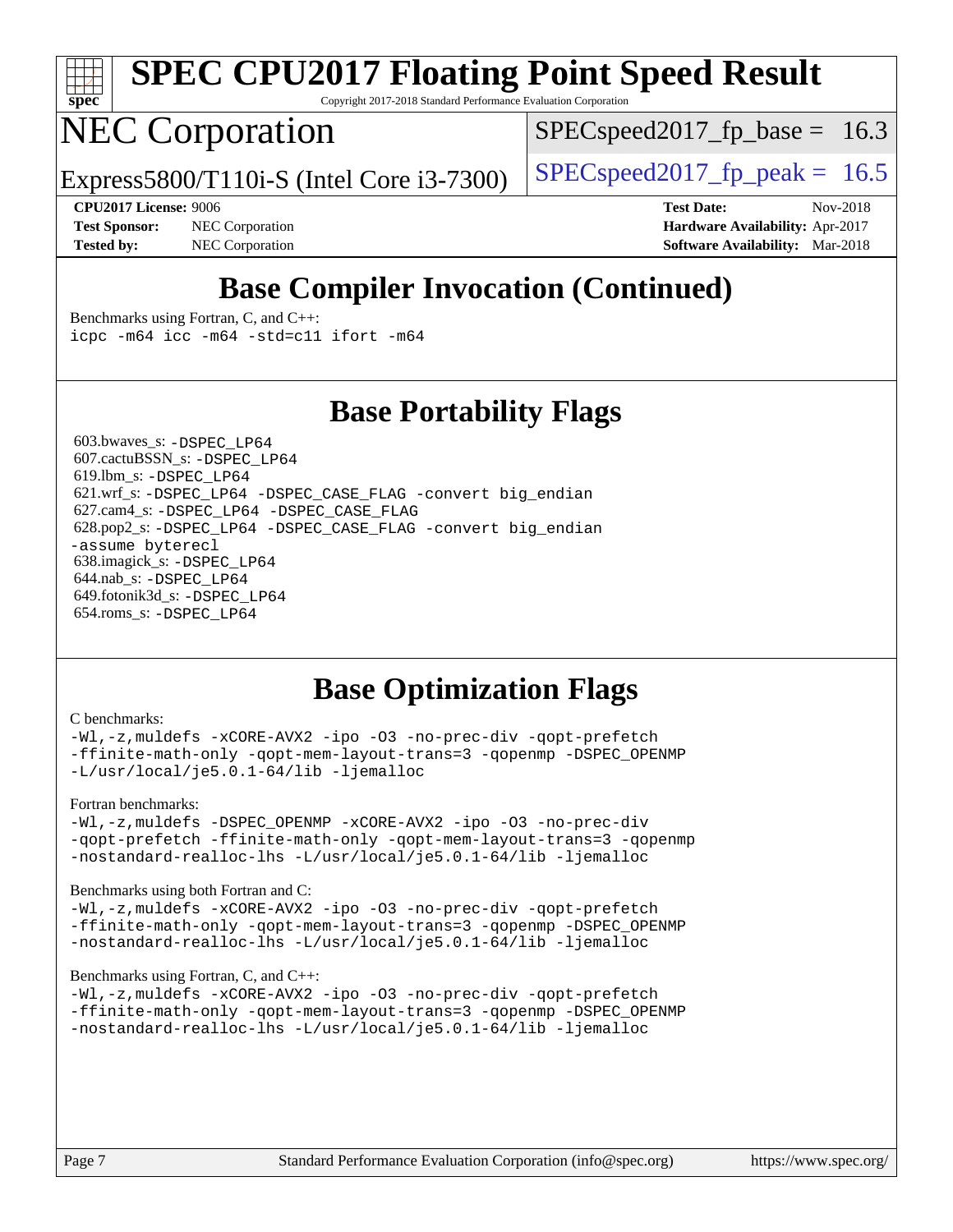

Copyright 2017-2018 Standard Performance Evaluation Corporation

## NEC Corporation

 $SPECspeed2017<sub>fp</sub> base = 16.3$ 

Express5800/T110i-S (Intel Core i3-7300)  $\left|$  [SPECspeed2017\\_fp\\_peak =](http://www.spec.org/auto/cpu2017/Docs/result-fields.html#SPECspeed2017fppeak) 16.5

**[CPU2017 License:](http://www.spec.org/auto/cpu2017/Docs/result-fields.html#CPU2017License)** 9006 **[Test Date:](http://www.spec.org/auto/cpu2017/Docs/result-fields.html#TestDate)** Nov-2018 **[Test Sponsor:](http://www.spec.org/auto/cpu2017/Docs/result-fields.html#TestSponsor)** NEC Corporation **[Hardware Availability:](http://www.spec.org/auto/cpu2017/Docs/result-fields.html#HardwareAvailability)** Apr-2017 **[Tested by:](http://www.spec.org/auto/cpu2017/Docs/result-fields.html#Testedby)** NEC Corporation **[Software Availability:](http://www.spec.org/auto/cpu2017/Docs/result-fields.html#SoftwareAvailability)** Mar-2018

### **[Peak Compiler Invocation](http://www.spec.org/auto/cpu2017/Docs/result-fields.html#PeakCompilerInvocation)**

[C benchmarks](http://www.spec.org/auto/cpu2017/Docs/result-fields.html#Cbenchmarks): [icc -m64 -std=c11](http://www.spec.org/cpu2017/results/res2018q4/cpu2017-20181126-09853.flags.html#user_CCpeak_intel_icc_64bit_c11_33ee0cdaae7deeeab2a9725423ba97205ce30f63b9926c2519791662299b76a0318f32ddfffdc46587804de3178b4f9328c46fa7c2b0cd779d7a61945c91cd35)

[Fortran benchmarks](http://www.spec.org/auto/cpu2017/Docs/result-fields.html#Fortranbenchmarks): [ifort -m64](http://www.spec.org/cpu2017/results/res2018q4/cpu2017-20181126-09853.flags.html#user_FCpeak_intel_ifort_64bit_24f2bb282fbaeffd6157abe4f878425411749daecae9a33200eee2bee2fe76f3b89351d69a8130dd5949958ce389cf37ff59a95e7a40d588e8d3a57e0c3fd751)

[Benchmarks using both Fortran and C](http://www.spec.org/auto/cpu2017/Docs/result-fields.html#BenchmarksusingbothFortranandC): [ifort -m64](http://www.spec.org/cpu2017/results/res2018q4/cpu2017-20181126-09853.flags.html#user_CC_FCpeak_intel_ifort_64bit_24f2bb282fbaeffd6157abe4f878425411749daecae9a33200eee2bee2fe76f3b89351d69a8130dd5949958ce389cf37ff59a95e7a40d588e8d3a57e0c3fd751) [icc -m64 -std=c11](http://www.spec.org/cpu2017/results/res2018q4/cpu2017-20181126-09853.flags.html#user_CC_FCpeak_intel_icc_64bit_c11_33ee0cdaae7deeeab2a9725423ba97205ce30f63b9926c2519791662299b76a0318f32ddfffdc46587804de3178b4f9328c46fa7c2b0cd779d7a61945c91cd35)

[Benchmarks using Fortran, C, and C++:](http://www.spec.org/auto/cpu2017/Docs/result-fields.html#BenchmarksusingFortranCandCXX) [icpc -m64](http://www.spec.org/cpu2017/results/res2018q4/cpu2017-20181126-09853.flags.html#user_CC_CXX_FCpeak_intel_icpc_64bit_4ecb2543ae3f1412ef961e0650ca070fec7b7afdcd6ed48761b84423119d1bf6bdf5cad15b44d48e7256388bc77273b966e5eb805aefd121eb22e9299b2ec9d9) [icc -m64 -std=c11](http://www.spec.org/cpu2017/results/res2018q4/cpu2017-20181126-09853.flags.html#user_CC_CXX_FCpeak_intel_icc_64bit_c11_33ee0cdaae7deeeab2a9725423ba97205ce30f63b9926c2519791662299b76a0318f32ddfffdc46587804de3178b4f9328c46fa7c2b0cd779d7a61945c91cd35) [ifort -m64](http://www.spec.org/cpu2017/results/res2018q4/cpu2017-20181126-09853.flags.html#user_CC_CXX_FCpeak_intel_ifort_64bit_24f2bb282fbaeffd6157abe4f878425411749daecae9a33200eee2bee2fe76f3b89351d69a8130dd5949958ce389cf37ff59a95e7a40d588e8d3a57e0c3fd751)

### **[Peak Portability Flags](http://www.spec.org/auto/cpu2017/Docs/result-fields.html#PeakPortabilityFlags)**

Same as Base Portability Flags

### **[Peak Optimization Flags](http://www.spec.org/auto/cpu2017/Docs/result-fields.html#PeakOptimizationFlags)**

[C benchmarks](http://www.spec.org/auto/cpu2017/Docs/result-fields.html#Cbenchmarks):

619.lbm\_s: basepeak = yes

638.imagick\_s: basepeak = yes

 $644$ .nab\_s: basepeak = yes

[Fortran benchmarks](http://www.spec.org/auto/cpu2017/Docs/result-fields.html#Fortranbenchmarks):

 603.bwaves\_s: [-prof-gen](http://www.spec.org/cpu2017/results/res2018q4/cpu2017-20181126-09853.flags.html#user_peakPASS1_FFLAGSPASS1_LDFLAGS603_bwaves_s_prof_gen_5aa4926d6013ddb2a31985c654b3eb18169fc0c6952a63635c234f711e6e63dd76e94ad52365559451ec499a2cdb89e4dc58ba4c67ef54ca681ffbe1461d6b36)(pass 1) [-prof-use](http://www.spec.org/cpu2017/results/res2018q4/cpu2017-20181126-09853.flags.html#user_peakPASS2_FFLAGSPASS2_LDFLAGS603_bwaves_s_prof_use_1a21ceae95f36a2b53c25747139a6c16ca95bd9def2a207b4f0849963b97e94f5260e30a0c64f4bb623698870e679ca08317ef8150905d41bd88c6f78df73f19)(pass 2) [-DSPEC\\_SUPPRESS\\_OPENMP](http://www.spec.org/cpu2017/results/res2018q4/cpu2017-20181126-09853.flags.html#suite_peakPASS1_FOPTIMIZE603_bwaves_s_DSPEC_SUPPRESS_OPENMP) [-DSPEC\\_OPENMP](http://www.spec.org/cpu2017/results/res2018q4/cpu2017-20181126-09853.flags.html#suite_peakPASS2_FOPTIMIZE603_bwaves_s_DSPEC_OPENMP) [-O2](http://www.spec.org/cpu2017/results/res2018q4/cpu2017-20181126-09853.flags.html#user_peakPASS1_FOPTIMIZE603_bwaves_s_f-O2) [-xCORE-AVX2](http://www.spec.org/cpu2017/results/res2018q4/cpu2017-20181126-09853.flags.html#user_peakPASS2_FOPTIMIZE603_bwaves_s_f-xCORE-AVX2) [-qopt-prefetch](http://www.spec.org/cpu2017/results/res2018q4/cpu2017-20181126-09853.flags.html#user_peakPASS1_FOPTIMIZEPASS2_FOPTIMIZE603_bwaves_s_f-qopt-prefetch) [-ipo](http://www.spec.org/cpu2017/results/res2018q4/cpu2017-20181126-09853.flags.html#user_peakPASS2_FOPTIMIZE603_bwaves_s_f-ipo) [-O3](http://www.spec.org/cpu2017/results/res2018q4/cpu2017-20181126-09853.flags.html#user_peakPASS2_FOPTIMIZE603_bwaves_s_f-O3) [-ffinite-math-only](http://www.spec.org/cpu2017/results/res2018q4/cpu2017-20181126-09853.flags.html#user_peakPASS1_FOPTIMIZEPASS2_FOPTIMIZE603_bwaves_s_f_finite_math_only_cb91587bd2077682c4b38af759c288ed7c732db004271a9512da14a4f8007909a5f1427ecbf1a0fb78ff2a814402c6114ac565ca162485bbcae155b5e4258871) [-no-prec-div](http://www.spec.org/cpu2017/results/res2018q4/cpu2017-20181126-09853.flags.html#user_peakPASS2_FOPTIMIZE603_bwaves_s_f-no-prec-div) [-qopt-mem-layout-trans=3](http://www.spec.org/cpu2017/results/res2018q4/cpu2017-20181126-09853.flags.html#user_peakPASS1_FOPTIMIZEPASS2_FOPTIMIZE603_bwaves_s_f-qopt-mem-layout-trans_de80db37974c74b1f0e20d883f0b675c88c3b01e9d123adea9b28688d64333345fb62bc4a798493513fdb68f60282f9a726aa07f478b2f7113531aecce732043) [-qopenmp](http://www.spec.org/cpu2017/results/res2018q4/cpu2017-20181126-09853.flags.html#user_peakPASS2_FOPTIMIZE603_bwaves_s_qopenmp_16be0c44f24f464004c6784a7acb94aca937f053568ce72f94b139a11c7c168634a55f6653758ddd83bcf7b8463e8028bb0b48b77bcddc6b78d5d95bb1df2967) [-nostandard-realloc-lhs](http://www.spec.org/cpu2017/results/res2018q4/cpu2017-20181126-09853.flags.html#user_peakEXTRA_FOPTIMIZE603_bwaves_s_f_2003_std_realloc_82b4557e90729c0f113870c07e44d33d6f5a304b4f63d4c15d2d0f1fab99f5daaed73bdb9275d9ae411527f28b936061aa8b9c8f2d63842963b95c9dd6426b8a)

 $649.$ fotonik $3d$ <sub>-</sub>s: basepeak = yes

 654.roms\_s: [-DSPEC\\_OPENMP](http://www.spec.org/cpu2017/results/res2018q4/cpu2017-20181126-09853.flags.html#suite_peakFOPTIMIZE654_roms_s_DSPEC_OPENMP) [-xCORE-AVX2](http://www.spec.org/cpu2017/results/res2018q4/cpu2017-20181126-09853.flags.html#user_peakFOPTIMIZE654_roms_s_f-xCORE-AVX2) [-ipo](http://www.spec.org/cpu2017/results/res2018q4/cpu2017-20181126-09853.flags.html#user_peakFOPTIMIZE654_roms_s_f-ipo) [-O3](http://www.spec.org/cpu2017/results/res2018q4/cpu2017-20181126-09853.flags.html#user_peakFOPTIMIZE654_roms_s_f-O3) [-no-prec-div](http://www.spec.org/cpu2017/results/res2018q4/cpu2017-20181126-09853.flags.html#user_peakFOPTIMIZE654_roms_s_f-no-prec-div) [-qopt-prefetch](http://www.spec.org/cpu2017/results/res2018q4/cpu2017-20181126-09853.flags.html#user_peakFOPTIMIZE654_roms_s_f-qopt-prefetch) [-ffinite-math-only](http://www.spec.org/cpu2017/results/res2018q4/cpu2017-20181126-09853.flags.html#user_peakFOPTIMIZE654_roms_s_f_finite_math_only_cb91587bd2077682c4b38af759c288ed7c732db004271a9512da14a4f8007909a5f1427ecbf1a0fb78ff2a814402c6114ac565ca162485bbcae155b5e4258871) [-qopt-mem-layout-trans=3](http://www.spec.org/cpu2017/results/res2018q4/cpu2017-20181126-09853.flags.html#user_peakFOPTIMIZE654_roms_s_f-qopt-mem-layout-trans_de80db37974c74b1f0e20d883f0b675c88c3b01e9d123adea9b28688d64333345fb62bc4a798493513fdb68f60282f9a726aa07f478b2f7113531aecce732043) [-qopenmp](http://www.spec.org/cpu2017/results/res2018q4/cpu2017-20181126-09853.flags.html#user_peakFOPTIMIZE654_roms_s_qopenmp_16be0c44f24f464004c6784a7acb94aca937f053568ce72f94b139a11c7c168634a55f6653758ddd83bcf7b8463e8028bb0b48b77bcddc6b78d5d95bb1df2967) [-nostandard-realloc-lhs](http://www.spec.org/cpu2017/results/res2018q4/cpu2017-20181126-09853.flags.html#user_peakEXTRA_FOPTIMIZE654_roms_s_f_2003_std_realloc_82b4557e90729c0f113870c07e44d33d6f5a304b4f63d4c15d2d0f1fab99f5daaed73bdb9275d9ae411527f28b936061aa8b9c8f2d63842963b95c9dd6426b8a)

[Benchmarks using both Fortran and C](http://www.spec.org/auto/cpu2017/Docs/result-fields.html#BenchmarksusingbothFortranandC):

**(Continued on next page)**